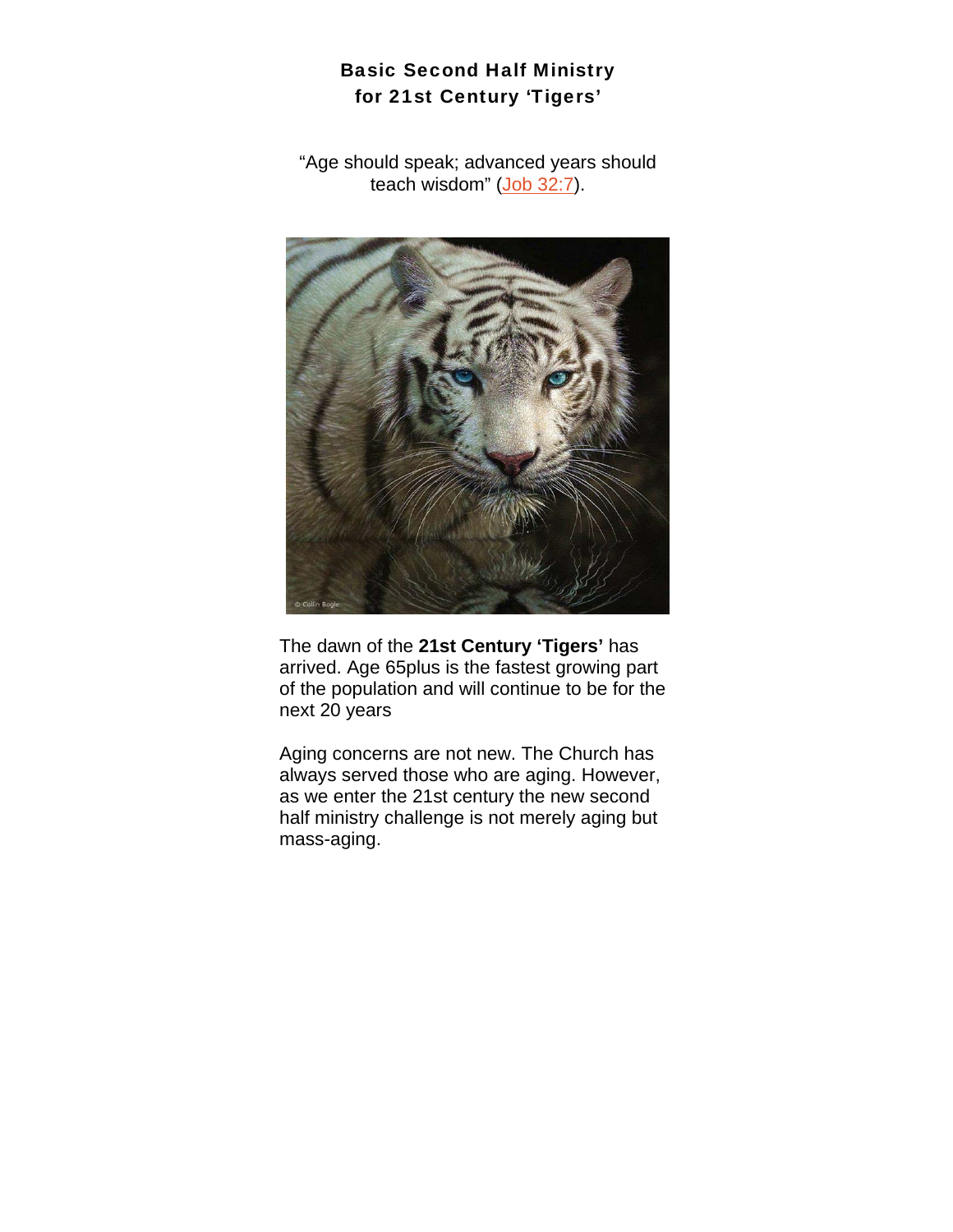There are two distinct arenas for ministry to second halfers. The first arena is the growing need for increased ministry to and for second halfers. The majority of all current programs and literature on concentrates on this first arena. The second arena is the growing need for older adults to engage in meaningful ministry. This is ministry by and with older adults.

Dr. Herb Shore of the Jewish Retirement Center in Dallas, Texas developed four **21st Century 'Tigers'** categories to differentiate appropriate church leadership focuses:

 **Go-Go Independent-Able** This is the largest portion in the church. They'll either be going in Kingdom work or in secular work or personal goals. They can be challenged to pursue Kingdom goals and objectives.

 **Slow-Go Transition-Able** They can do anything younger groups can, slower. Health, economics, family commitments may slow them down. Kingdom work through the church's ministry can be adjusted to allow participation.

 **Can't-Go Dependent-Able** Physical, economic, or family may prevent active engagement in Kingdom work. They want to be a part of the church's ministry. Creative planning can enable them to make contributions according to their available physical, emotional, and relational resources.

 **Won't-Go Unchurched-Able** They can, but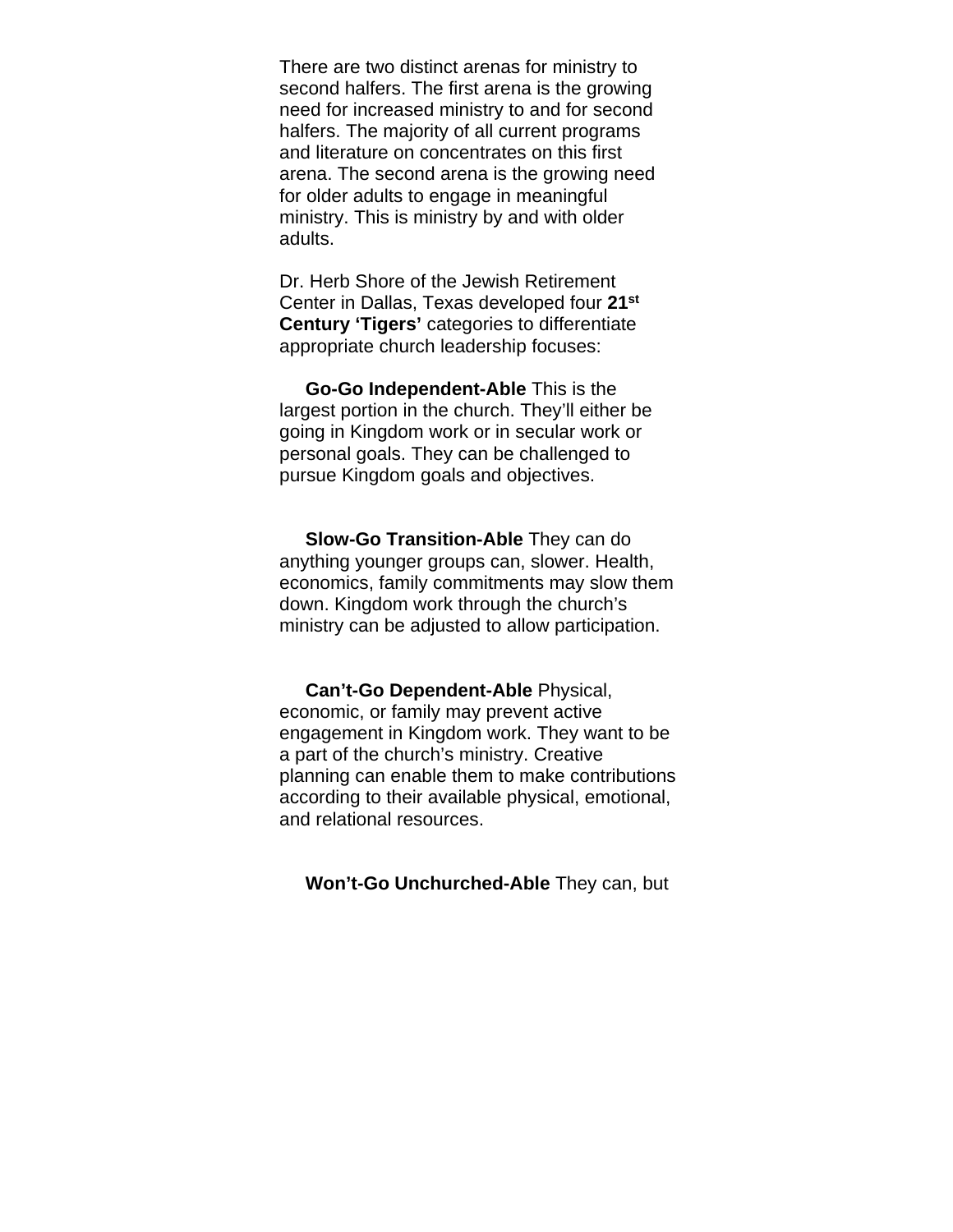choose not to be involved. The task is to discover their motivational blockage. Creative thinking and training can evangelize this group.

Based upon personal research, accumulated knowledge from all my second half heroes, gathered over seven years, here are a few tested pastor, deacon, teacher and lay person opportunities. The following Kingdom Building steps are recommended:

A commitment to learning about the ageing process. Examples of available independent online and Church sponsored curriculum include: Certification in Aging Ministry, a Certification in Gerontology and Second Half Ministry Reading programs.

Establishment of a gifted volunteer system to work together alongside gifted pastors on second half ministry ("to" and "among"; and "by" and "with").

Create of a new second halfer service, newsletter and expand small group relationship building opportunities with the unchurched to address issues that affect people in the second half of life: Addictive behavior; Estate planning; Family budgeting;

Benevolent and generous lifestyle; Grandparenting; Grief share; Legacy planning; Generational mentoring; Second half planning; Stewardship and Wellness.

Establish a system to have meaningful contact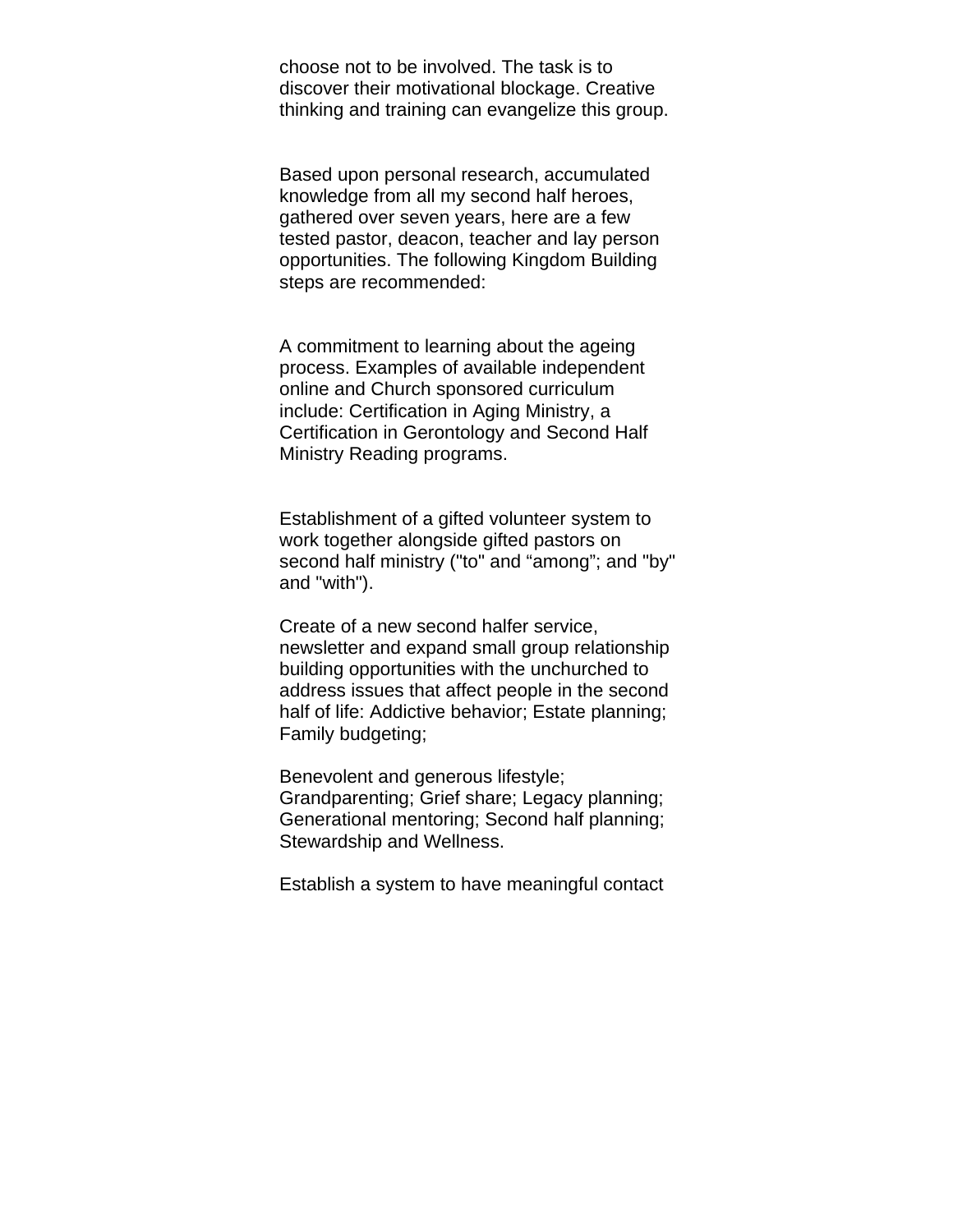with those leaving full-time employment and coordinate a six months second meeting.

Create new positions (volunteer, part-time, nonpastor): Second halfer ministry and Development ministry with estate and plannedgift design service and a church foundation; Volunteer management (recruitment, development, and placement); Wellness.

Complimentary recommendations for individual second halfers include preparation for the second half of life; practice stewardship and service; volunteer and work alongside gifted pastors; become a second half unchurched evangelist; develop your own benevolent and generous lifestyle; be an intergenerational mentor and help yourself and others finish extremely well.

No matter what we attempt, it works out best when we pray. Without prayer, all efforts are fruitless! If we want the Lord's blessing on our labors, prayer is the thing we do:

#### **Heavenly Father**

Help us **Submit** to what gives **You** satisfaction Help us **Inspire** a life of integrity, purpose and significance

Help us **Identify** our unique gifts and strengths for **You**

Help us **Reach out** to those who are spiritually lost

Help us **Pray** with faith and pure motives

Help us **Volunteer** our time and talents;

Help us **Study** and practice the Bible

Help us **Lead** with a servant's heart

Help us **Maintain** a humble attitude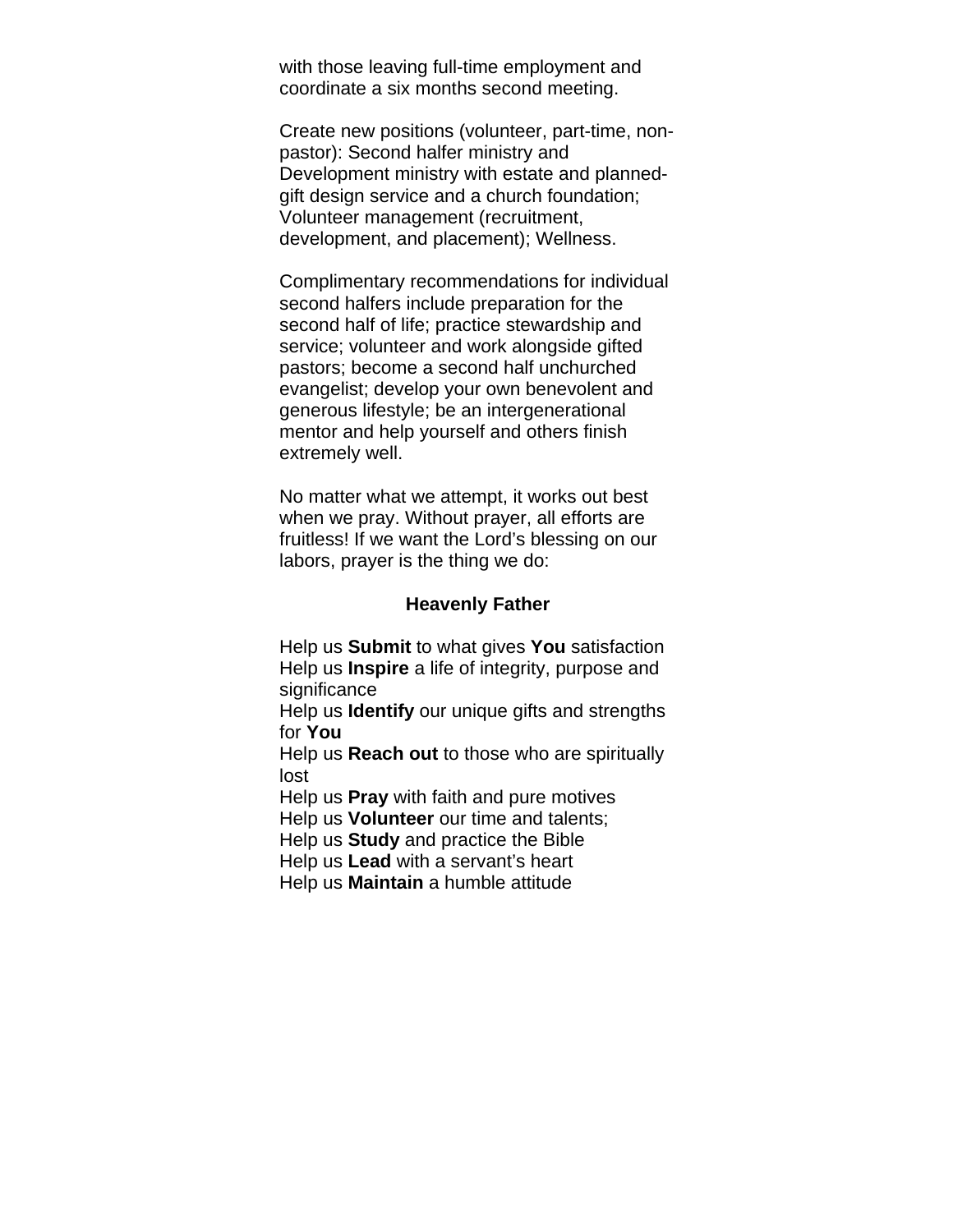Help us **Guard** against worldliness Help us **Love** others as ourselves Help us **Complain** about nothing Help us **Match** faith with deeds Help us **Care** for those in need Help us **Make** Your will our will Help us **Persevere** under trial Help us **Connect** with others Help us **Control** our tongue Help us **Draw close** to **You** Help us **Affirm** each other

This we pray in the name of the Father, Son and Holy Spirit Amen

Celebration is basic to second half ministry. You will want to set goals and objectives consistent with your Esprit De Corps. Examples of achievement measurement could be based upon baptisms, growth, numbers, satisfaction, awareness, commitment, heroes, examples, activities, testimony. When God grants achievement of your goals, celebrate!

Possibly the most critical issue in the second half of life is proper preparation for after graduation from full time employment in the traditional work place.

### **Spiritual Gifts Analysis (ccochurch.com/resources/)**

Christ's Church of Oronogo in Missouri offers a free spiritual gifts test. The Spiritual Gifts Inventory is a discovery tool that provides you with a personalized analysis. It is not a test, rather a simple questionnaire consisting of 108 questions which provides a profile of your God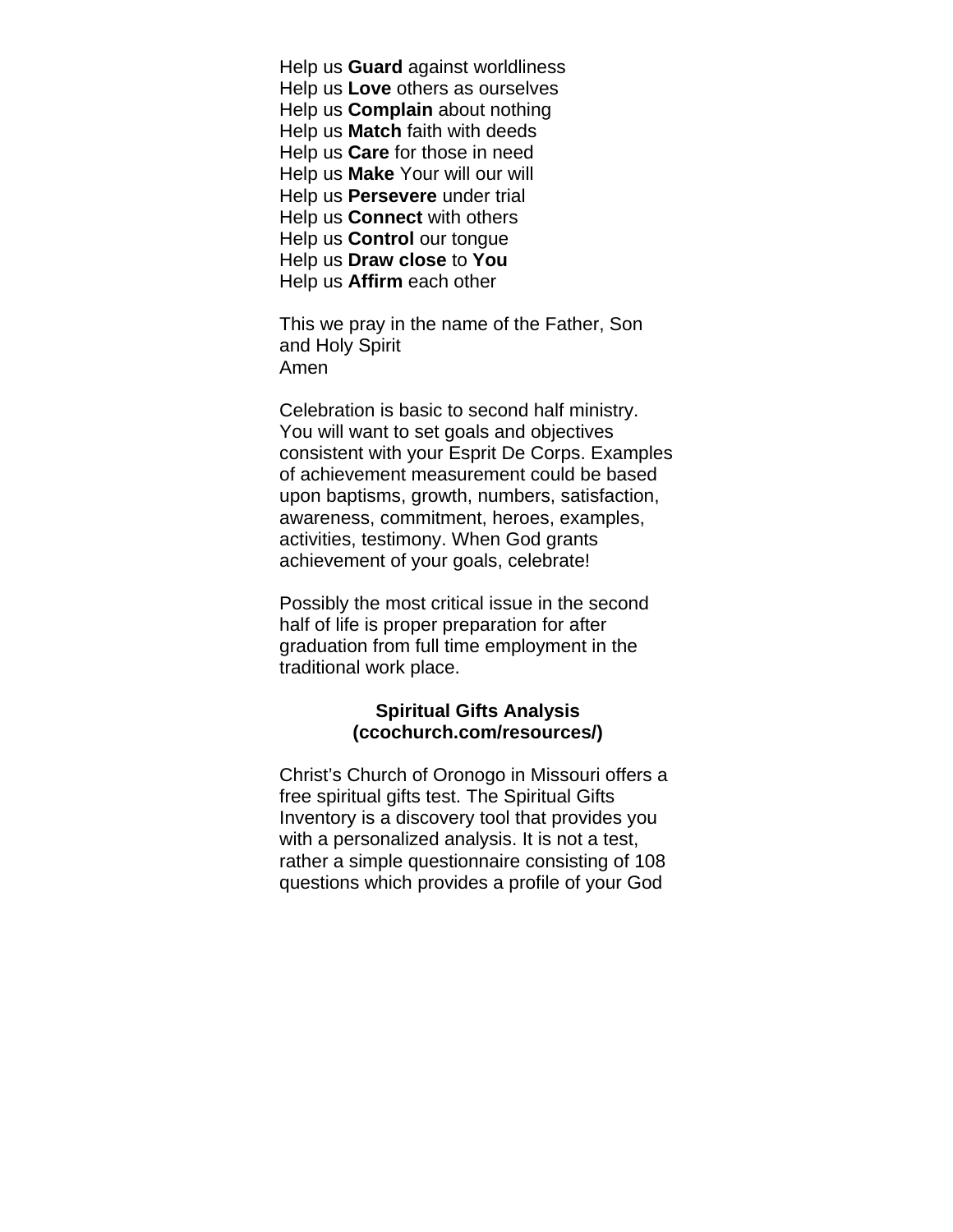given spiritual gifts. Discovering and exercising your God-given spiritual gifts allows you to experience maximum fulfillment with minimum frustration in your Christian life and ministry. When you have completed the questionnaire, you will be able to view a bar graph of your scores for each gift, a description of your dominant gift, and several pages of personal analysis. You will also have the opportunity to print out the results.

### **Balancing the Second Half**

How are you going to be effective in later life if you do not evaluate and balance what is important, your effort, and your satisfaction from the three? The following exercise provides a simple evaluation and balancing method:

### **Evaluate Importance/ Effort/ Satisfaction** of

each life area with a 10 for most important and with a 1 for least important (10 may be used more than once):

### **Evaluating First Half Life Areas**

Career/ Work Charity/ Community Church/ Religion/ Spiritually Education/ Growth Family/ Relatives Financial/ Money Friendships/ Relationships Health/ Fitness Home/ Relocation Leisure/ Recreation Romance/ Spouse

#### **Planning Second Half Life Areas**

Is there balance?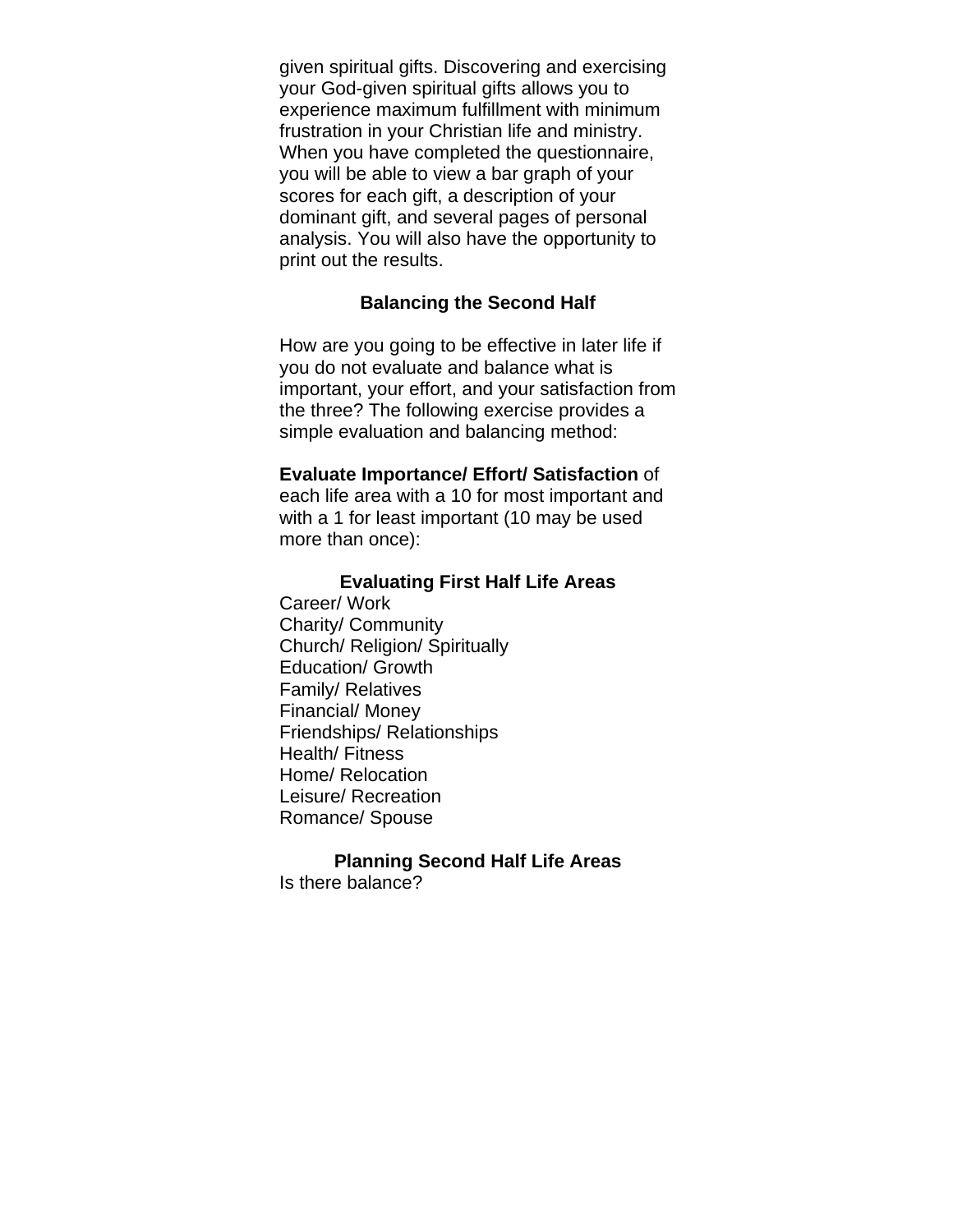What areas may have been neglected? What do you want to do? What do you enjoy most? What people or causes do you wish to help? How do you wish to be remembered? Do you need to make money? Activities:

Arts &Crafts

- · Act
- · Draw
- · Paint
- · Photography
- **Writing**

Employment/ Business Venture/ Self-Employment

- · Part/Full
- · Current Profession/New Field
- · Freelance
- · Teach
- · Consult

Education

- · Advanced degree
- · Certificate/License
	- Online/Campus Self-help books/workshops Small group

Physical/Sport

· Bicycling

- 
- · Fish
- · Golf
- · Swimming Walking/Hiking

**Hobbies** 

- ·Board game
- **Collecting**
- · Facebook page/Website
- · Gardening
- · Scrapbooking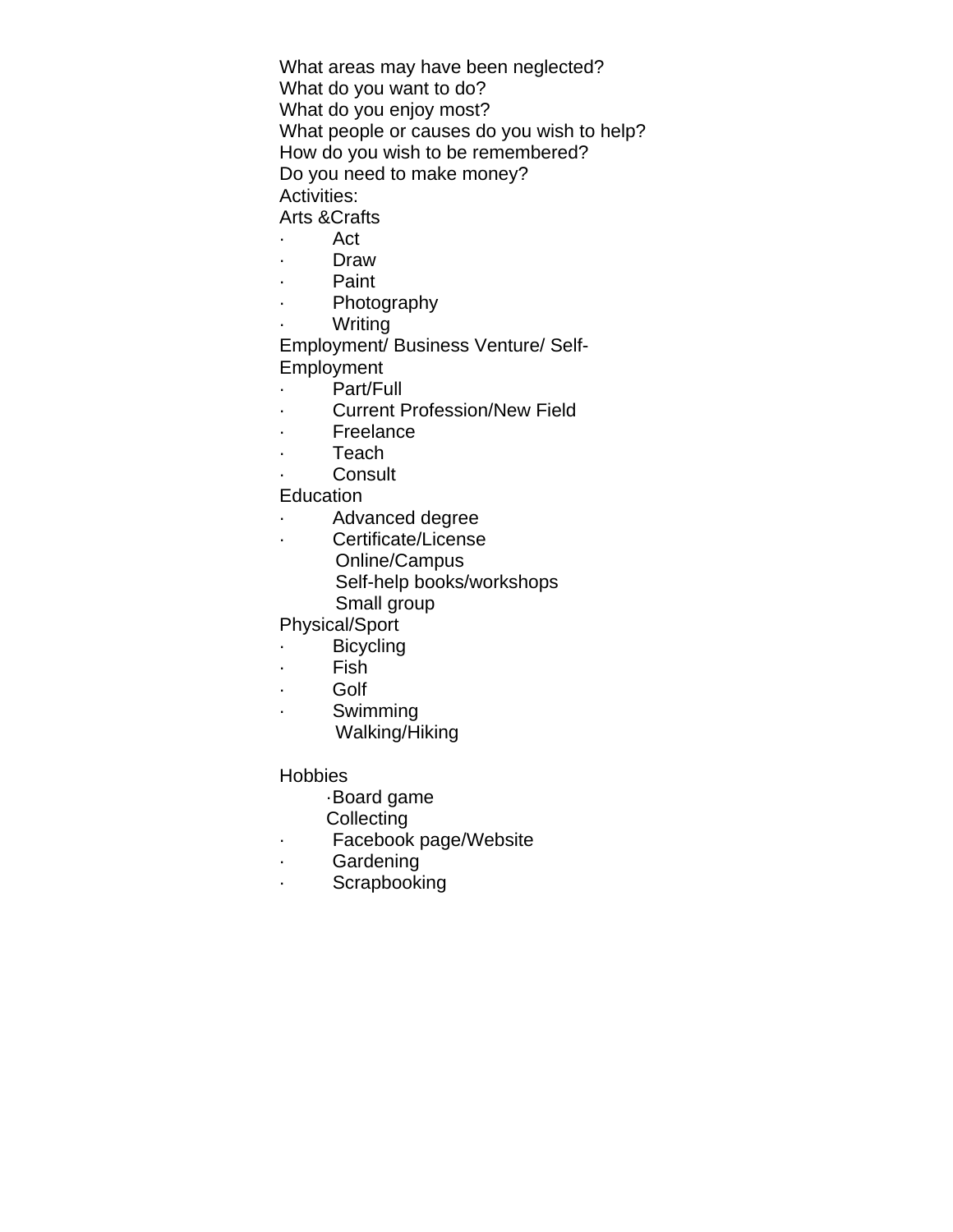Relationship

Alumni associations Charitable organizations Extended family/relatives Faith-based organizations Service groups

Travel

Family (Grandchildren, Children, Parent) Trips

- · Historical Sites
- **Learning Vacations**
- · Missions Trip
- **National Parks**

Volunteer/Mentor

American Red Cross (www.redcross.org)

 Environment Alliance for Senior Involvement (www.easi.org)

 Feeding the Hungry (www.feedingamerica.org)

Habitat for Humanity (www.habitat.org)

Retired and Senior Volunteer Program (www.senior.gov)

Spiritual/Faith-Based

Christian Grandparent (www.christiangrandparenting.net)

## New Beginnings

(www.gonewbeginnings.org)

· YES! Young Enough to Serve (www.yestoserve.org)

**Implementing Second Half Life Areas Plan**: